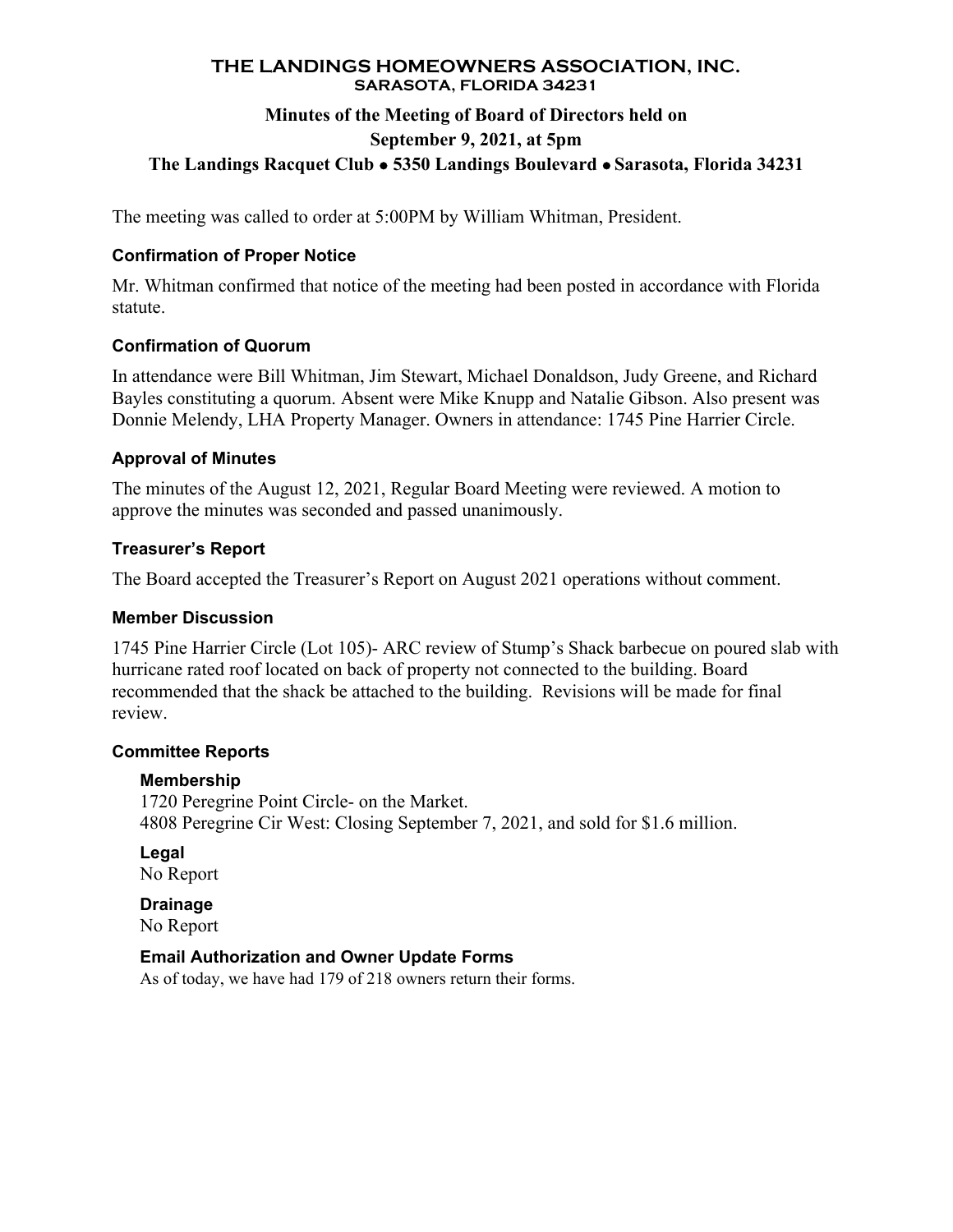#### **Landscaping and Architecture Committee**

*Unless otherwise noted, motion(s) made with respect to approval of each item were passed unanimously.* 

#### **Review of Approval Requests**

- 5164 Kestral Park Terrace (lot 169) request that that they can install inground basketball hoop to the left of the driveway in front of the residence. The board approved the request.
- 4800 Peregrine Pt Circ W (Lot 75): Many trees are dropping limbs and two oaks can be removed. Their arborist will look at thinning out the trees on their corner property. The board approved the request.
- 4904 Peregrine Point Way (Lot 144): Owner will paint house SW6128 (Blond) and trim SW6126 (Navajo White). The board approved the request.
- 4899 Peregrine Point Cir E (Lot 109):

Mango tree on side yard to be removed as it was attracting rodents. The board approved the request. Roof replacement will begin soon; materials are on driveway.

- 1615 Peregrine Point Ct (Lot 121): House to be painted SW7008(Alabaster), garage door and trim SW7048 (Urban Bronze). The board approved the request.
- 4892 Peregrine Pt Cir E (lot 41): Large declining holly tree to be removed and replaced with palm tree like one in yard. The board approved the request.
- 4808 Peregrine Pt Cir W (Lot 73): Owner wants to duplicate wood fence and gate form the north side to the south side of property. The board approved the request.
- 1484 Peregrine Pt Dr (Lot 85) House under construction. Owner requested removal of several trees from rear lakeside. A plan was provided showing planting within fifteen feet of the waterline. The LMA lakes committee would like to install rip rap rocks on the bank to secure it from erosion. A request has been made to John Cannon Homes, for a new landscape revision plan.

#### **Review of Outstanding Violations**

Violation Letters- 1<sup>st</sup> Notice sent and deadline to cure is September 15, 2021: 1618 Pine Harrier Circle- (Lot 21) Dirty Roof- Not Completed 1684 Pine Harrier Circle- (Lot 27) Dirty Roof- Completed 1756 Pine Harrier Circle- (Lot 36) Dirty Roof- Not Completed

4930 Peregrine Pt W (Lot 145)- Owner has had over 3 months to clean roof. Claims that the roof is being replaced. Send Final Notice to clean roof or show proof of roof replacement.

#### **Old Business**

No Report

**New Business**  No Report